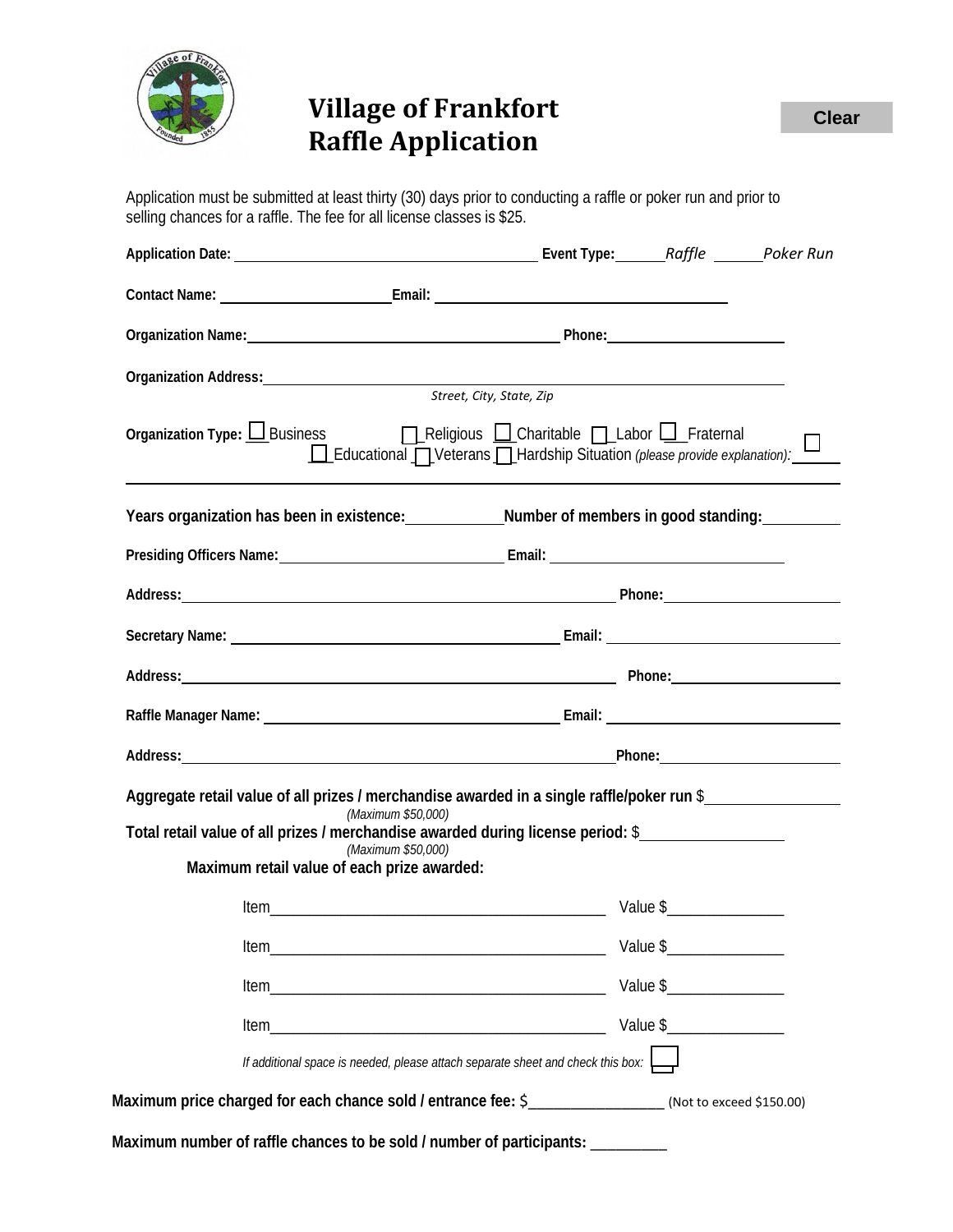| <b>Additional Information Required for Raffle</b>                                                                                                                                                                                                                    |  |  |  |  |  |
|----------------------------------------------------------------------------------------------------------------------------------------------------------------------------------------------------------------------------------------------------------------------|--|--|--|--|--|
| Street, City, State, Zip                                                                                                                                                                                                                                             |  |  |  |  |  |
| (e.g. 50/50, Prize Drawing, etc.)                                                                                                                                                                                                                                    |  |  |  |  |  |
| .am/pm<br>Date<br>Date<br>Please note: It is unlawful to sell, offer for sale, convey, issue or otherwise transfer for value, tickets or a chance on a raffle unless<br>conducted pursuant to terms outlined on a raffle license issued by the Village of Frankfort. |  |  |  |  |  |
| Location(s) / City(s) in which tickets will be sold: ___________________________                                                                                                                                                                                     |  |  |  |  |  |
| Date                                                                                                                                                                                                                                                                 |  |  |  |  |  |
| If there are multiple raffle dates or if additional space is needed, please attach and check this box:                                                                                                                                                               |  |  |  |  |  |

| <b>Additional Information Required for Poker Run</b>                                                      |                                  |  |  |  |
|-----------------------------------------------------------------------------------------------------------|----------------------------------|--|--|--|
| Run Date & Start Time                                                                                     |                                  |  |  |  |
|                                                                                                           |                                  |  |  |  |
|                                                                                                           |                                  |  |  |  |
|                                                                                                           | Location Name, Street, City, Zip |  |  |  |
| Stop #2: $\frac{2}{2}$                                                                                    |                                  |  |  |  |
|                                                                                                           | Location Name, Street, City, Zip |  |  |  |
| Stop $#3$ : $\qquad \qquad$                                                                               | Location Name, Street, City, Zip |  |  |  |
| $*$ Stop #4:                                                                                              |                                  |  |  |  |
|                                                                                                           | Location Name, Street, City, Zip |  |  |  |
|                                                                                                           |                                  |  |  |  |
| Location Name, Street, City, Zip                                                                          |                                  |  |  |  |
| *All stops must be listed. If additional space is needed, please attach separate sheet and check this box |                                  |  |  |  |

**Fidelity Bond** must be obtained by an organization conducting a raffle or poker run and the bond must be submitted with each Raffle / Poker Run Application equal to the amount of the aggregate retail value of all prizes to be awarded.

Bond Status: Attached/Submitted **Affidavit Status***:* Attached/Submitted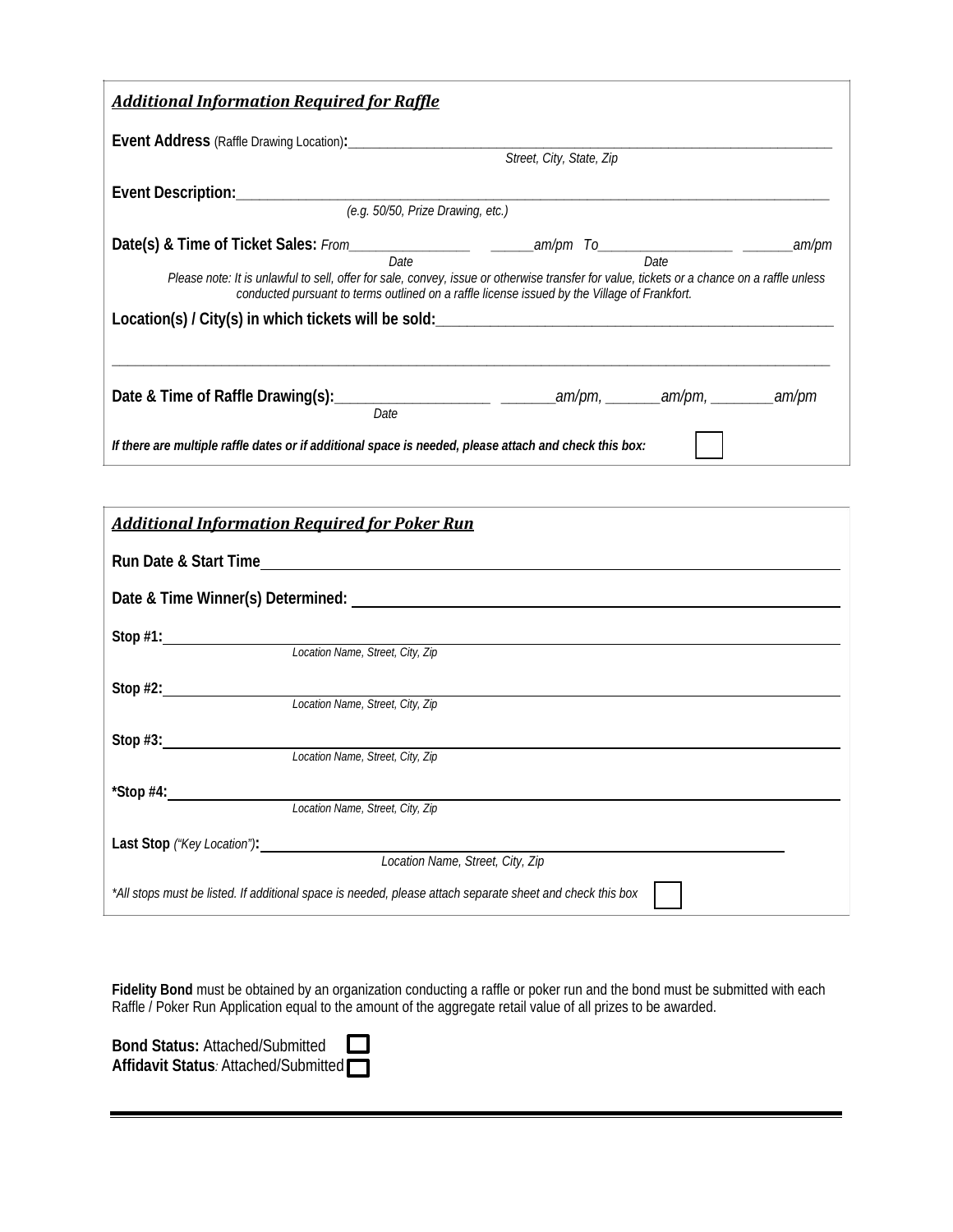## **AFFIDAVIT**

STATE OF ILLINOIS (1997)

Village of Frankfort (1998)

We hereby swear that all of the foregoing statements are true and correct to the best of our knowledge and belief.

SS

We hereby swear that those involved in the conduct of the said raffle will not violate any of the Ordinances of the Village of Frankfort, the statutes of the State of Illinois or the Laws of the United States of America in the conduct of the raffle described herein.

The undersigned hereby acknowledges that we have read and understand fully all provisions as set forth in Chapter 135: Gambling Offenses, Section 135.06 Regulating Raffles and that we will fully abide the same.

We hereby swear that the Applicant/Organization is a bona fide chamber, charitable, educational, fraternal, labor, non-profit, religious or veterans organization as defined which operates without profit to its members and which has been in existence continuously for a period of five (5) years immediately before making application for a license and has had during that entire five (5) year period bona fide membership engaged in carrying out its objectives.

We also hereby swear that said Raffle License is not being requested to be issued to any of the following:

- (a) Any person who has been convicted of a felony;
- (b) Any person who is or has been a professional gambler or gambling promoter;
- (c) Any person who is not of good moral character;
- (d) Any firm or corporation in which a person defined in (a), (b), or (c) has a proprietary, equitable or credit interest, or in which such a person is active or employed;
- (e) Any organization in which a person defined in (a), (b), or (c) is an officer, director or employee, whether compensated or not;
- $(f)$  Any organization in which a person defined in (a), (b), or (c) is to participate in the management or operation of a raffle;
- (g) Any person or organization that has failed to pay a raffle license fee as required by this article or that has a claim pending under a manager's bond

It is further understood that any person, firm or corporation found guilty of violating any provision of this Ordinance shall be punished by a fine not to exceed seven hundred fifty dollars (\$750.00).

| Subscribed and sworn to before me this ________ day of _________________________ 20_____. |                     |  |  |
|-------------------------------------------------------------------------------------------|---------------------|--|--|
| Notary Public<br>Revised 04-20-18                                                         |                     |  |  |
|                                                                                           | FOR OFFICE USE ONLY |  |  |
|                                                                                           |                     |  |  |
|                                                                                           |                     |  |  |